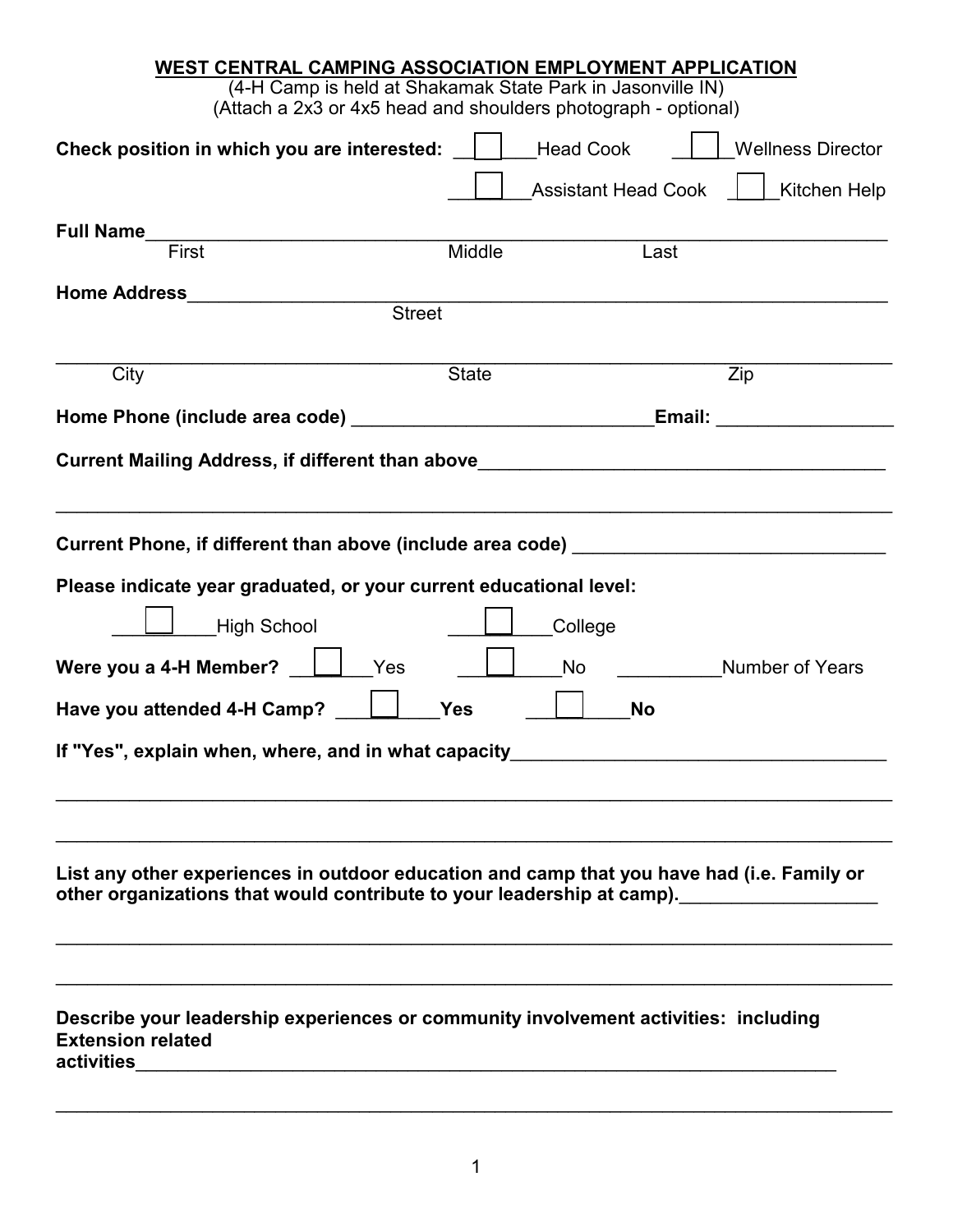| West Central Camping Association Employment Application                                                                          |                     |  |
|----------------------------------------------------------------------------------------------------------------------------------|---------------------|--|
|                                                                                                                                  |                     |  |
|                                                                                                                                  |                     |  |
|                                                                                                                                  |                     |  |
| Describe your experiences in working with children, ages 9 to 14 years old.                                                      |                     |  |
|                                                                                                                                  |                     |  |
|                                                                                                                                  |                     |  |
|                                                                                                                                  |                     |  |
| Do you have any physical limitations that would prevent you from leading an active athletic<br>program at camp? U Yes U No       |                     |  |
|                                                                                                                                  |                     |  |
| Please list your most recent work experiences:<br>Date or Year Employer                                                          | <b>Type of Work</b> |  |
|                                                                                                                                  |                     |  |
|                                                                                                                                  |                     |  |
|                                                                                                                                  |                     |  |
| Please list two adult references in your community who know you and can speak for your<br>qualifications as a camp staff person. |                     |  |
|                                                                                                                                  |                     |  |
|                                                                                                                                  |                     |  |
|                                                                                                                                  |                     |  |
|                                                                                                                                  |                     |  |
|                                                                                                                                  |                     |  |
|                                                                                                                                  |                     |  |

**Please attach a letter of reference from an individual not listed above. Application must be complete to be considered for a position with the West Central Camping Association.**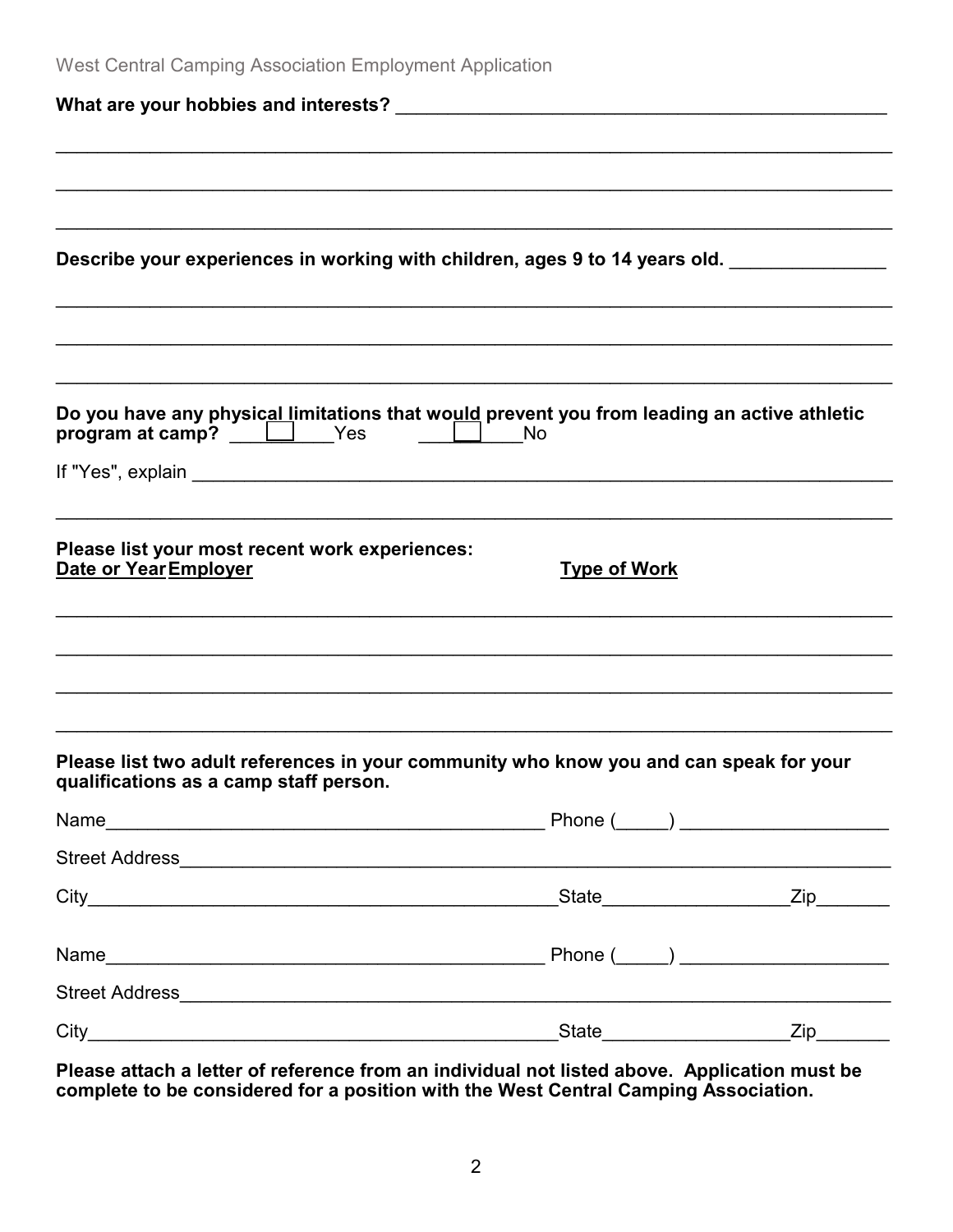## **Check the areas below in which you feel you could lead or assist:**



West Central Camping Association Employment Application